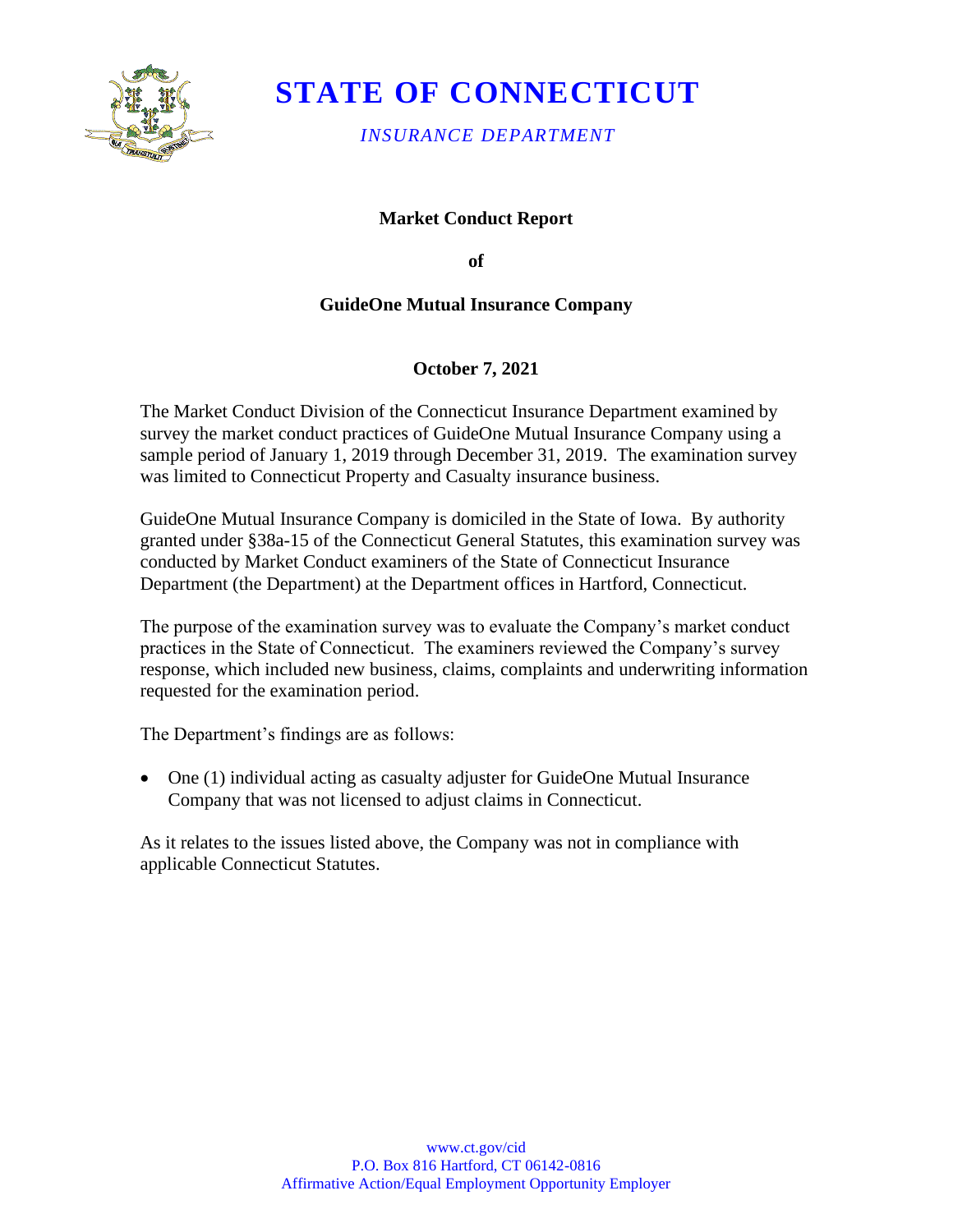

# STATE OF CONNECTICUT

INS URA NCE DEPA R TMENT

### IN THE MATTER OF: DOCKET MC 21 -46 GUIDEONE MUTUAL INSURANCE COMPANY: X

X

## STIPULATION AND CONSENT ORDER

It is hereby stipulated and agreed between GuideOne Mutual Insurance Company and the State of Connecticut Insurance Department by and through Andrew N. Mais, Insurance Commissioner, to wit:

I

WHEREAS, pursuant to a Market Conduct examination, the Commissioner alleges the following with respect to GuideOne Mutual Insurance Company:

- 1. GuideOne Mutual Insurance Company, hereinafter referred to as Respondent, is domiciled in the State of Wisconsin and is licensed to transact property and casualty insurance in the State of Connecticut. The NAIC GuideOne Mutual Insurance Company code number is 15032.
- 2. From March 10, 2021 through October 7, 2021, the Department conducted an examination of Respondent's market conduct practices in the State of Connecticut covering the period January 1, 2019 through December 31, 2019.
- 3. During the period under examination. Respondent failed to follow established practices and procedures to ensure compliance with statutory requirements resulting in instances of:

a. unlicensed individual acting as casualty adjuster

4. The conduct described in paragraph three is in violation of Section 38a-792 and constitutes cause for the imposition of a fine or other administrative penalty under Sections 38a-2, 38a-41 and 38a-817 of the Connecticut General Statutes.

### II

1. WHEREAS, Respondent admits the allegations in paragraphs three and four of Article I of this Stipulation and Consent Order; and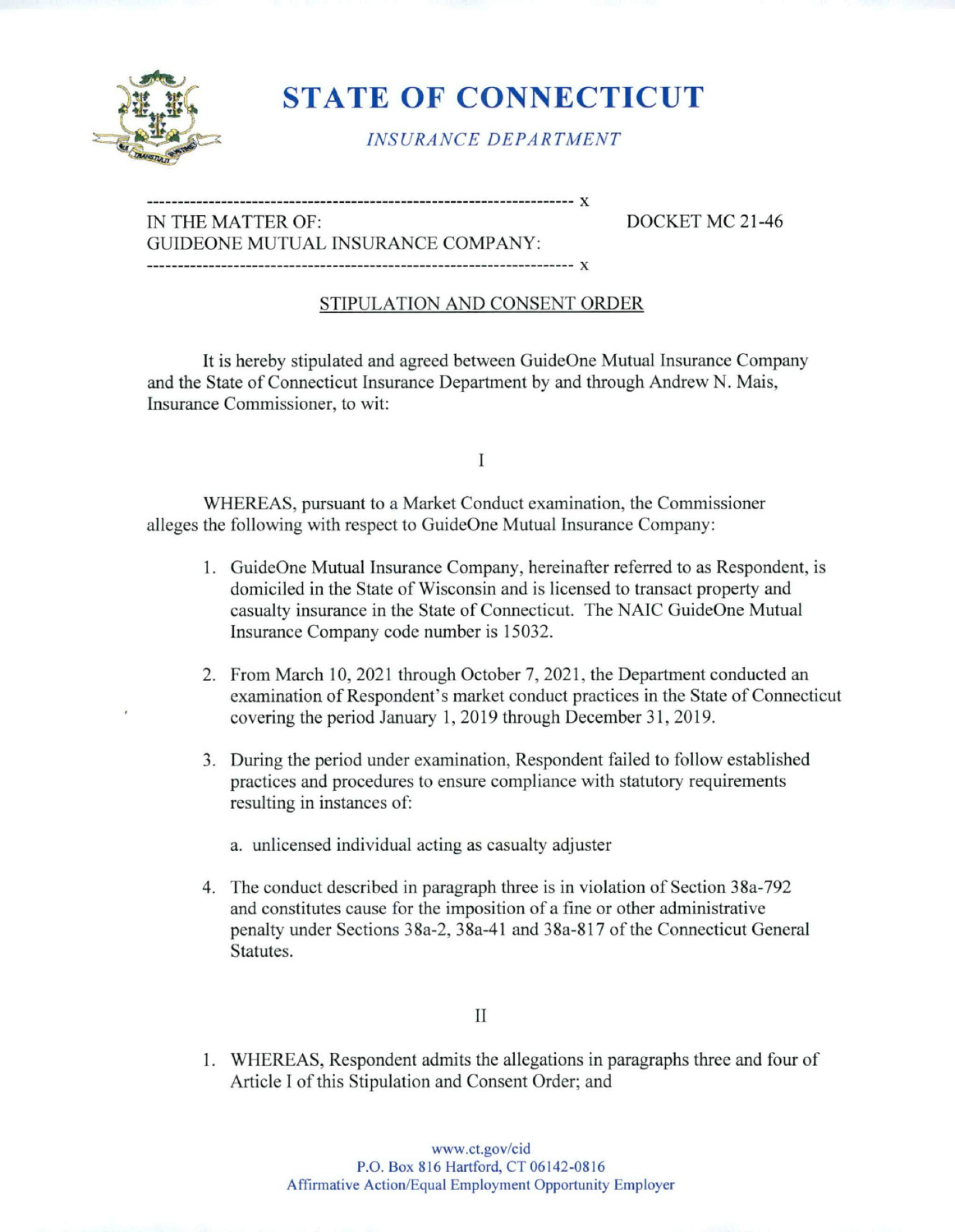- 2. WHEREAS, Respondent agrees to undertake a complete review of its practices and procedures, with respect to those areas of concern, as described in the Market Conduct Report and this Stipulation, so that those areas of concern are compliant with Connecticut Statutes; and
- 3. WHEREAS, Respondent agrees to provide the Insurance Commissioner with a full report of findings and a summary of actions taken to comply with the requirements of paragraph two of this Section within ninety (90) days of the date of this document; and
- 4. WHEREAS, Respondent agrees to pay a fine in the amount of \$2,000.00 for the violations described herein; and
- 5. WHEREAS, Respondent, being desirous of terminating administrative action without the necessity of a formal hearing or further litigation, does consent to the making of this Consent Order and voluntarily waives:
	- a. any right to notice and a hearing; and
	- b. any requirements that the Insurance Commissioner's decision contain a statement of findings of fact and conclusions of law; and
	- c. any and all rights to object to or challenge before the Insurance Commissioner or in any judicial proceeding any aspect, provision or requirement of this Stipulation

NOW THEREFORE, upon the consent of the parties, it is hereby ordered and adjudged:

- 1. That the Insurance Department has jurisdiction of the subject matter of this administrative proceeding.
- 2. That Respondent is fined the sum of Two Thousand Dollars (\$2,000.00) for the violations herein above described.

GuideOne Mutual Insurance Company

By: (Representative of Insurance Company)

Andrew Noga SVP, Corporate Secretary & General Counsel